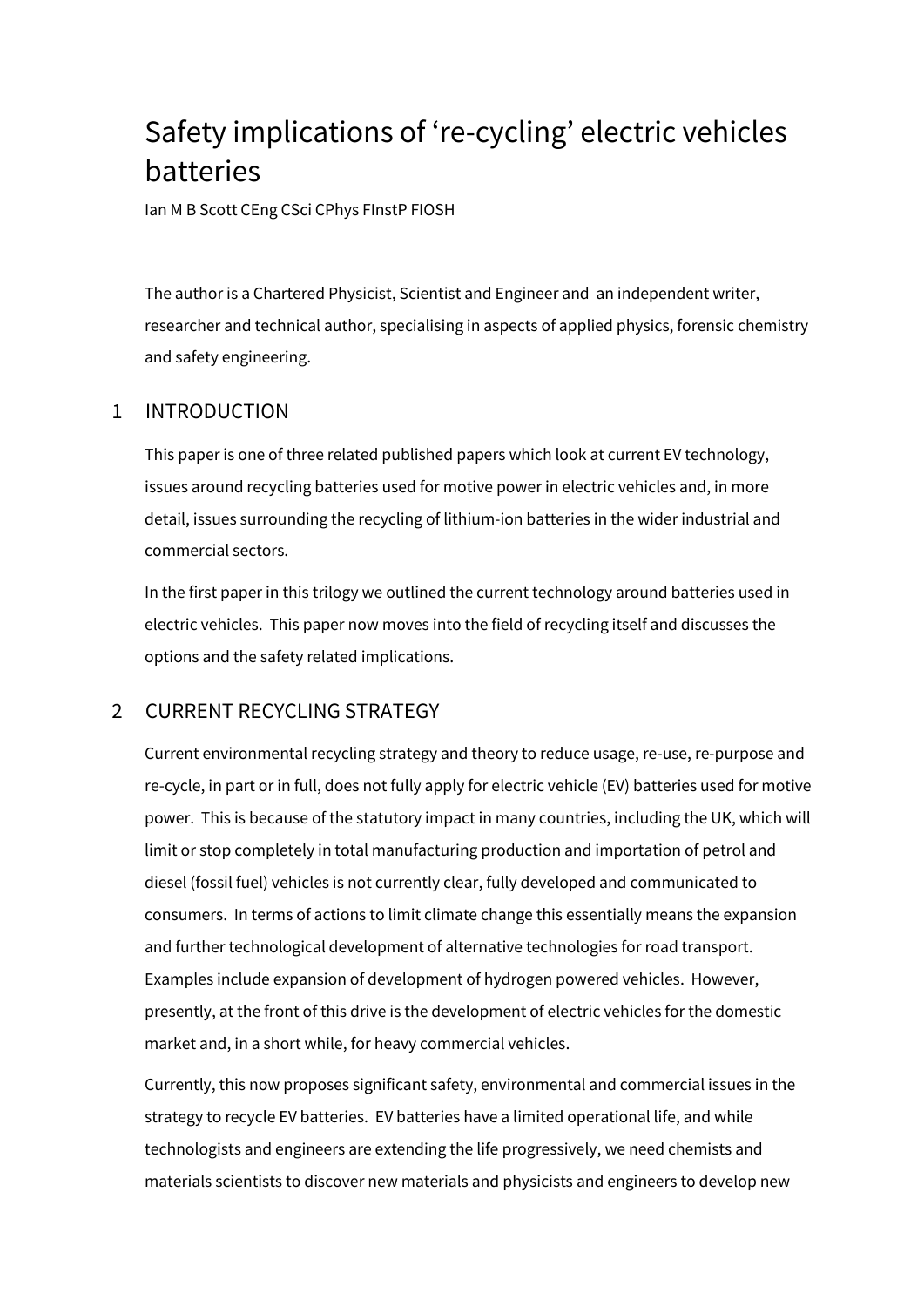applications to improve battery functionality. Consequently, although these aspects of using alternative technologies are not impact free in commercial, cost and environmental terms there are inevitable environmental impacts the commercially driven need to reclaim precious and expensive elements and materials which go into a modern high performance EV battery. These materials include Cobalt, Lithium, Nickel and Copper. Available data (The Times, 17 January 2020) suggests that demand for cobalt for EV battery production will rise from 27,000 tonnes in 2019 to 100,000 tonnes in 2025. Similarly, data for nickel mining will rise from 95,000 tonnes in 2019 to 425,000 tonnes in 2025. Consequently, the need is there to re-cycle manufactured materials within the battery itself.

The purpose of 'recycling' used EV batteries is fundamentally commercial driven and reflects current problems globally for manufacturers and suppliers in sourcing batteries for vehicles in production. Reflecting on a global manufacturing issue, it is reported in The Sunday Times on 9 February 2020 that Jaguar Land Rover is halting production in Graz, Austria, of is best-selling i-Pace electric car due to a shortage of batteries. The lithium-ion batteries are supplied by the south Korean manufacturer LG Chem to Europe from its manufacturing plant in Wroclaw, Poland.

## 3 REUSE OPTIONS FOR BATTERIES

To make up for shortages in supplies of batteries, the re-use or reconditioning of batteries has to be considered, even though with an 8 year or 100,000 mile 'life', as a driver one would not be expecting to upgrade the battery in the vehicle for some time if the vehicle was bought new.

A review of present options suggests that re-use is not generally possible. By definition, the end of life of the battery is either due to its operational efficiency dropping below a safe operating threshold or due to an internal battery fault. This may include activation of an internal engineering safeguard or thermal trip device in a cell which protects against fire and explosion as a result of overcharging. In re-purposing the battery for another function, a similar situation exists and in general terms units would not be expected to be interchangeable or useful for an alternative purpose. Partial recycling could be possible in that casings, connectors, mounting brackets and fixings and control units and associated electronics modules could be re-used when the battery is removed. Finally, in terms of fullrecycling the EV battery AND the integral materials which store and convert the chemical energy into electrical energy can be removed by specialists. The recovered components and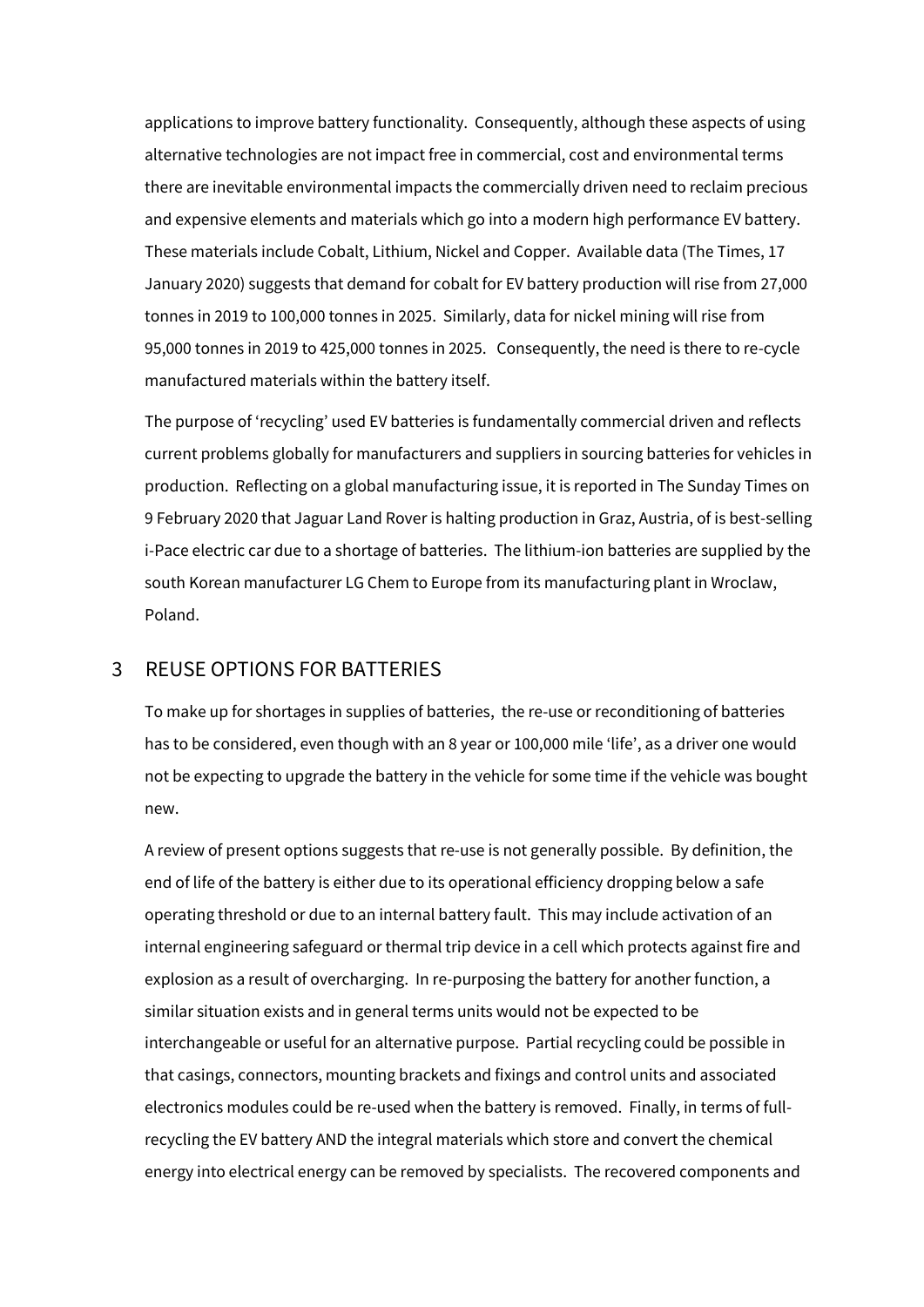materials may be introduced again to the product stream to add to existing raw materials that go into the manufacture of EV batteries.

3.1 Waste management protocols

The generally accepted hierarchy for waste management of materials comprises:

- − Avoid: prevent or minimise the demand for materials
- − Re-use or re-purpose the product
- − Re-cycling, in whole or in part
- − Reprocessing and / or recovery
- − End-of-life disposal for non-recyclable or biodegradable materials.

# 4 WHY PARTIALLY RECYCLE EV BATTERIES?

Stockpiling waste batteries is potentially unsafe and environmentally undesirable, if direct reuse of the lithium or other valuable metals in batteries is not possible. If end-of-life disposal to landfill is correctly to be avoided, recycling in some form MUST be undertaken at some stage even if the battery has, as an interim position, a second useful life. Principally for economic reasons, but also significantly due to the currently scarce mineral and elemental resources used in batteries, and the limitation of raw materials, some recycling has to be considered. This is especially so in re-using elements such as lithium (LI), cobalt (Co) and silver (Ag) used in manufacturing.

#### 4.1 Safety concerns

While there are many commercial considerations on reusing materials or in partially recycling EV batteries, and there are a few environmental concerns due to enhanced energy use and emissions in manufacturing, there are virtually no reported concerns regarding **the safety implications** to operators, companies and users from this re-use or re-cycling process.

# 5 WHAT IS THE SAFETY RELATED RISK?

In recycling a petrol or diesel fuelled vehicle the hazards, which are actions, conditions or energies that have the potential to cause harm, and the complementary risks which outline how probable or likely it will be for the harmful consequences to occur, are well understood. Looking to the future, it is anticipated that safety risks associated with dealing with the endof-life of fuel cell technology or hydrogen powered vehicles potentially will be a routine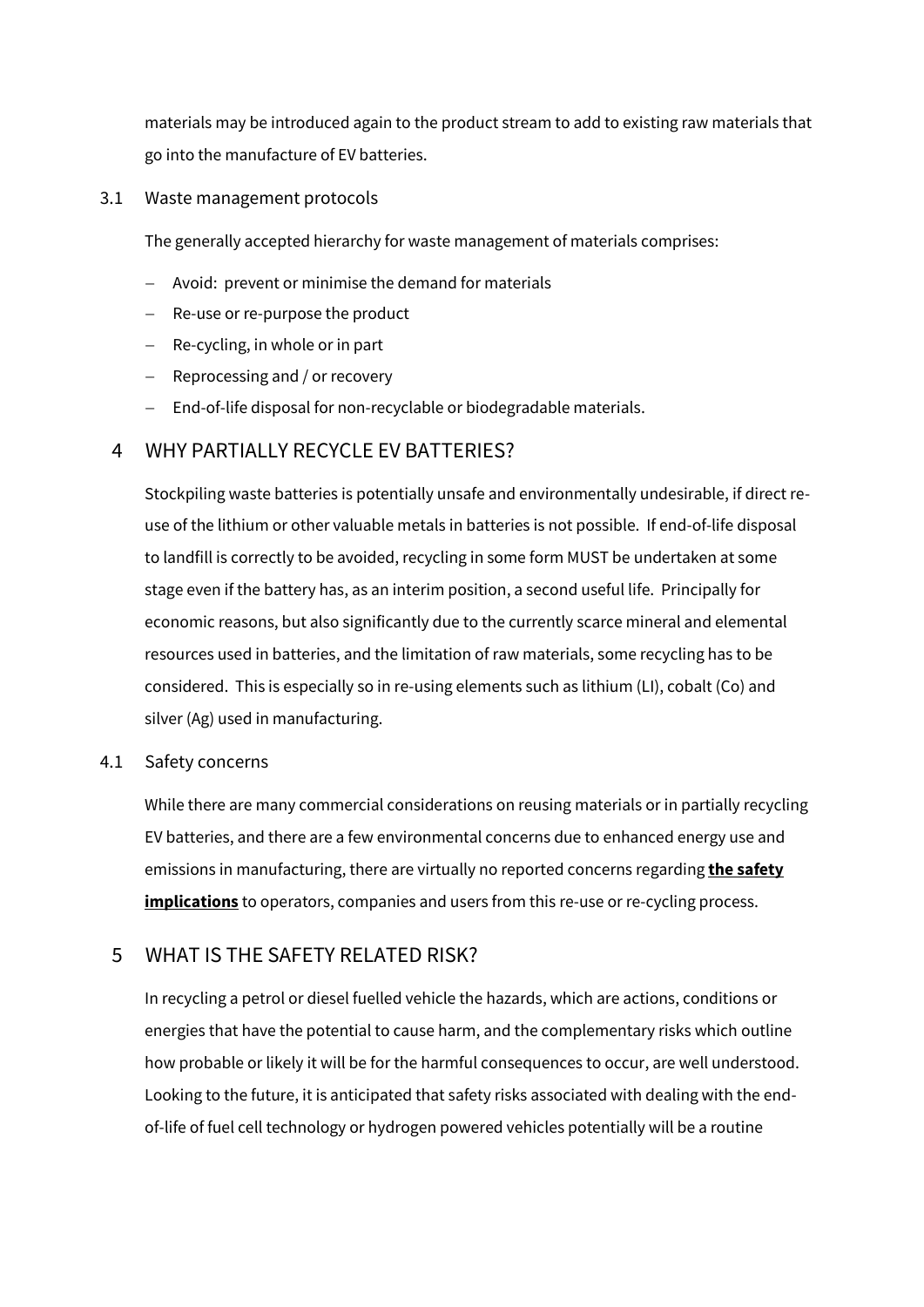industrial activity. But, dealing with the intrinsic safety hazards in EV technology poses safety related risks which need careful management today.

## 5.1 Hazards in EV battery technology

Intrinsic hazards in EV battery technology are focussed on the fire and explosion safety risk in the processing or disassembly operation. Harper et al in Nature, Volume 575, 7 November 2019 report in their paper 'Recycling lithium-ion batteries from electric vehicles' at least three major fires in metal recovery facilities world-wide between 2016 and 2018.

However, before we arrive ultimately at the fire risk there are fundamental hazards facing operatives engaged in dismantling work, down to a modular or component level. These hazards revolve around traditional industrial hazards in this type of dismantling work. The hazards comprise *inter alia*:

- − Mechanical
- − Electrical and the intrinsic potential energy in the battery, electrocution, short circuits and release of energy leading to fire and explosion
- − Stored energy, thermal runaway and overheating
- − Physical, manual handling issues with the mass of the battery
- − Chemical
- − Ergonomic
- − Ejected materials
- − Respiratory hazards in occupational health, including potentially liberation of HF, (highly reactive) hydrogen fluoride
- − Carcinogenic materials, in electrode materials and electrolytes.

However, while these hazards are not unique the severity of the consequences each hazard proposes are peculiar to this type of work. Examples include the high electrical energies involved in modern battery technology and the toxicity of some of the materials used.

For the above reasons, the often-used hierarchy of controls in safety must be adopted before planning any work activity focussed on dismantling used batteries. The hierarchy of controls comprises: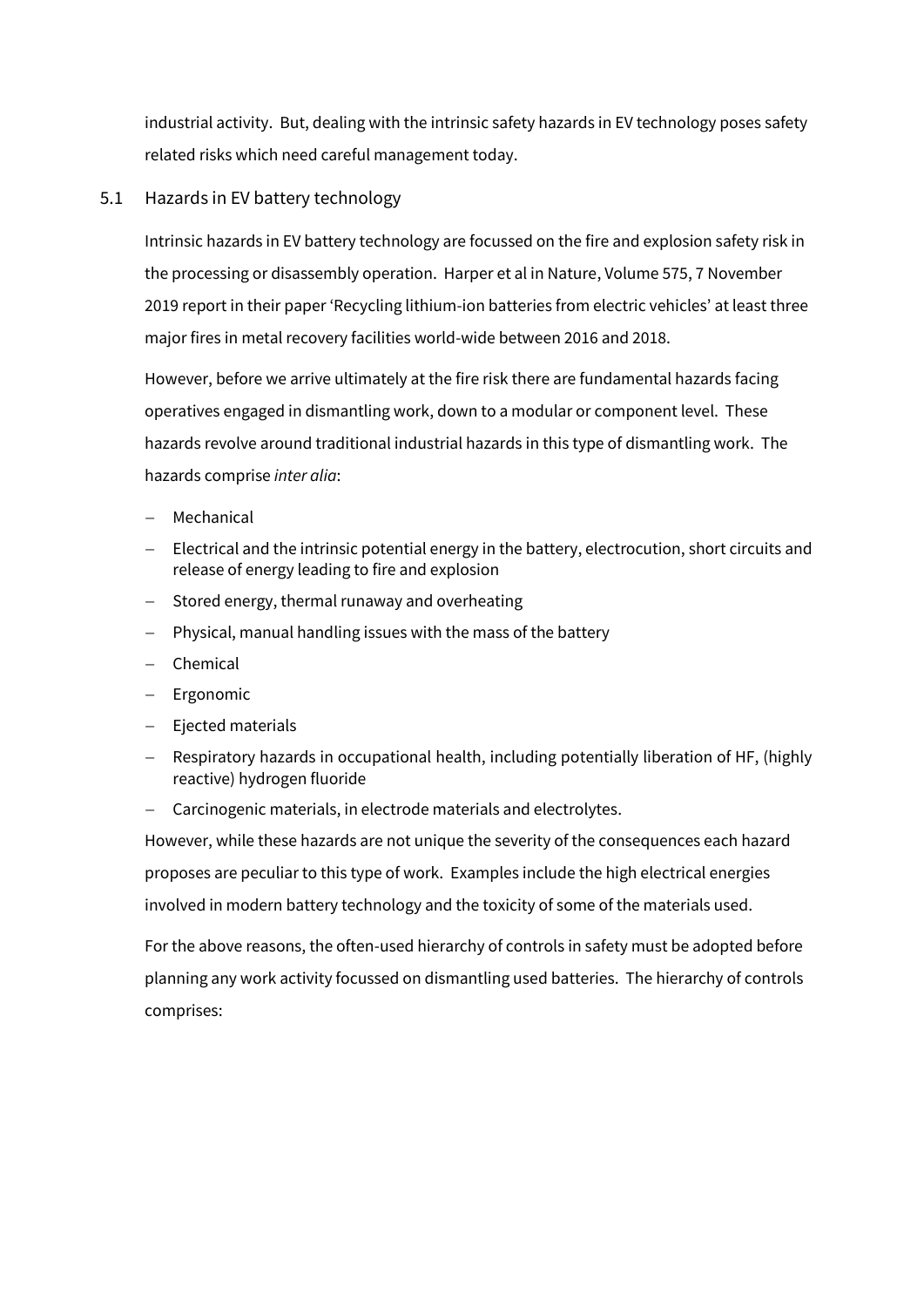

## Figure 1: Hierarchy of controls

In this line of work elimination of hazards is stubborn and substitution for less hazardous materials and processes is not overtly viable. Consequently, this hierarchy shows that engineering controls are vital in choosing a method to isolate the hazards from the operators. This essentially means automating to some degree the disassembly process, potentially in using robotics and certainly in designing work areas around remote operations. Remote operations essentially focus on keeping **people** physically away from hazards and well understood principles are seen in remote handling of harmful, hazardous, dangerous and toxic materials including:

- Explosives and energetic materials
- Pathogens and infection agents
- − Highly toxic substances
- − Certain carcinogens including cytotoxic substances
- − Radioactive substances and nuclear materials.

Various levels of 'remoteness' can be utilised, depending on the quantum of risk and the perceived outcome from simply using long-handled tools to an energy and barriers approach with a Monte Carlo analysis of dose and time, with design and implementation of strong blast deflecting structures, labyrinth walls, gravel engulfment, fire resisting structures, total isolation with segregation and separation and interlocked key access systems.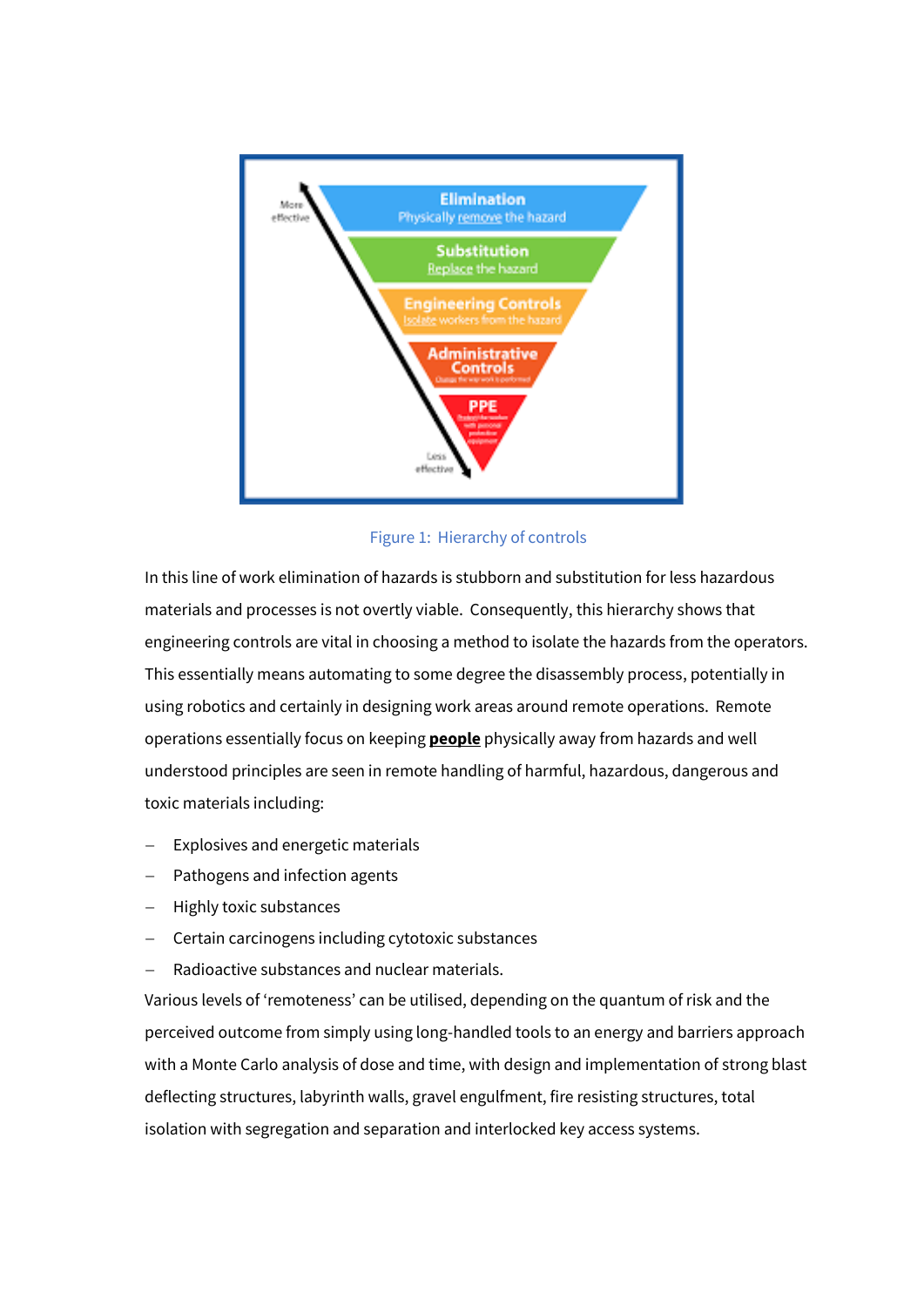## 6 FIRE RISKS ASSSOCIATED WITH BATTERIES

Since the Battery Directive came into force, batteries are being stored on premises prior to recycling. Recycling stops batteries going to landfill and helps recover thousands of tonnes of metals, including valuable metals like nickel, cobalt and silver. This reduces the need to mine new materials, cutting  $CO<sub>2</sub>$  emissions and saving resources.

Recent advances in electronic technology have been accompanied by demands for enhanced battery performance, resulting in increased energy stored within the battery casing. There have been reported battery fires in kitchen drawers, shop recycling bins and electric vehicles during charging. Shipments of lithium batteries have been suspected of contributing to two Boeing cargo aircraft incidents since 2006.

There have been several incidents in recent months involving lithium type batteries stored in battery recycling boxes. The most likely cause of these incidents is that the terminals of a lithium battery have caused a short circuit. The subsequent heat build-up in the battery and ultimately the thermal runaway can be responsible for fire development.

6.1 Storing new & waste batteries

There are no specific health and safety requirements for storing batteries, but normal health and safety rules, backed-up by realistic risk assessments, should apply. These rules include that the responsible person should be appointed to plan and oversee the work and should be responsible for assessing health and safety risks and for training operatives. Fundamental golden rules for high-voltage battery handing are in common with working with high-energy materials: **DO NOT inadvertently or unduly contaminate, confine or combust batteries, battery waste or packaging or extracted / recycled materials.**

#### 6.2 Duty holders

In a defined workplace or building, the 'responsible person' is the employer or duty holder, or the person who occupies or owns the premises. In all other locations, where work with batteries is undertaken, including roadside repairs or at a remote open-air location the 'responsible person' will be the person or people in control of the work area or the employees working there.

The Health and Safety Executive considers the risks from storing small quantities of low voltage portable batteries to be very low, **if sensible common-sense precautions are taken.** But these precautions must be considered in a business's health and safety risk assessment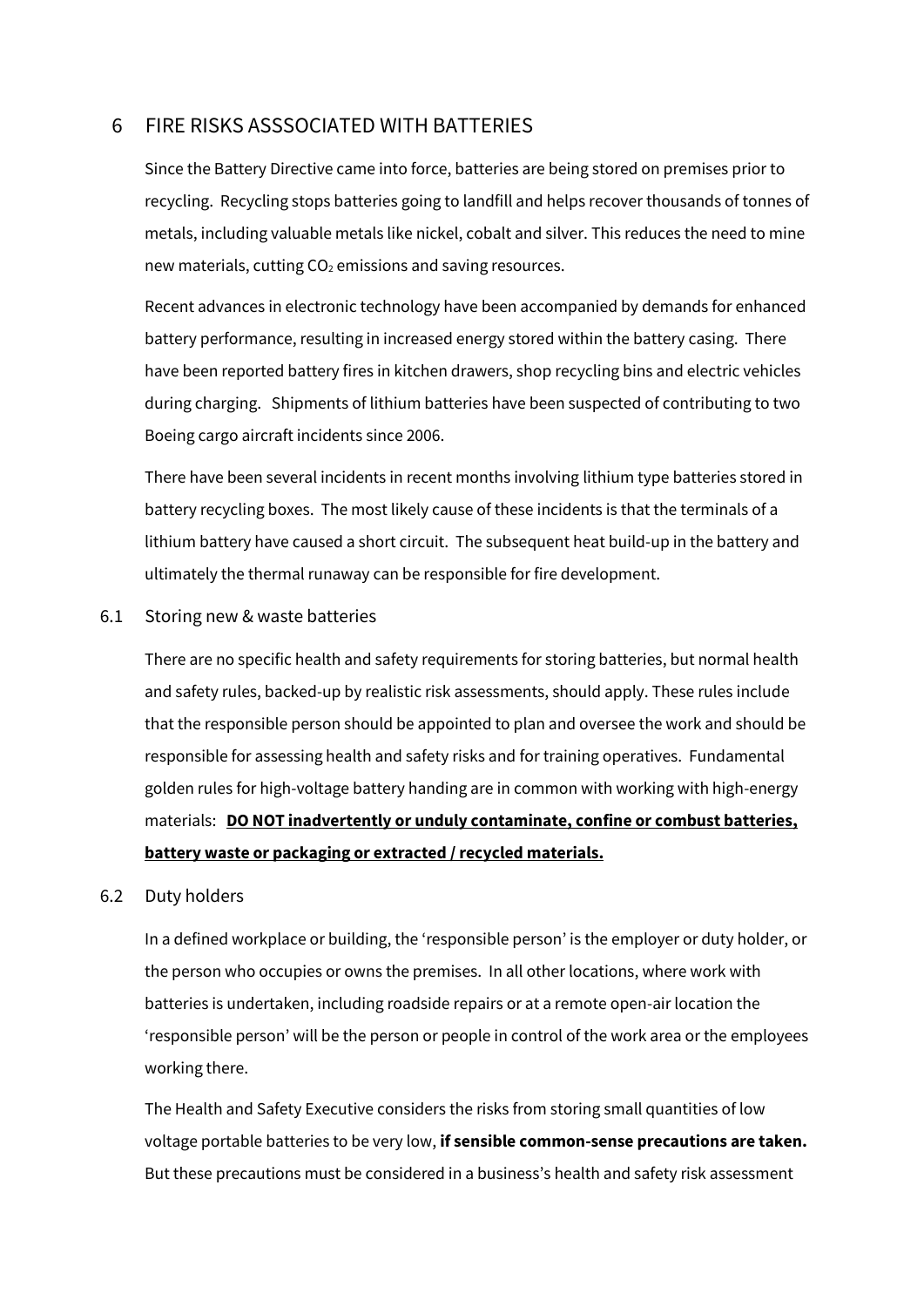for normal operating conditions AND for abnormal events and emergency conditions such as the outbreak of fire, the release of energy in a short circuit or a thermal explosion.

# 7 RECORDING THE RISKS

### 7.1 The risk assessment process

In the UK safety legislation requires the employer to detail and record the hazards and risks that employees, contractors and the public faces from his undertakings. One is required to formally undertake an assessment of the risks, and to record the assessment in writing. It must be shared with workers and contractors, where relevant, and people must be trained in safe methods of working. There are many examples of good risk assessment pro-forma. But the 5 steps method to risk assessment from the HSE, in document INDG 163, is fundamental and easy to follow. This is referenced below:

#### <https://www.hse.gov.uk/pubns/indg163.pdf>

The steps in the process are illustrated below.



#### Figure 2: Steps in the risk assessment process

After establishing the best safety precautions or risk controls other operational documents should be written such as processes and procedures, including some safe working rules.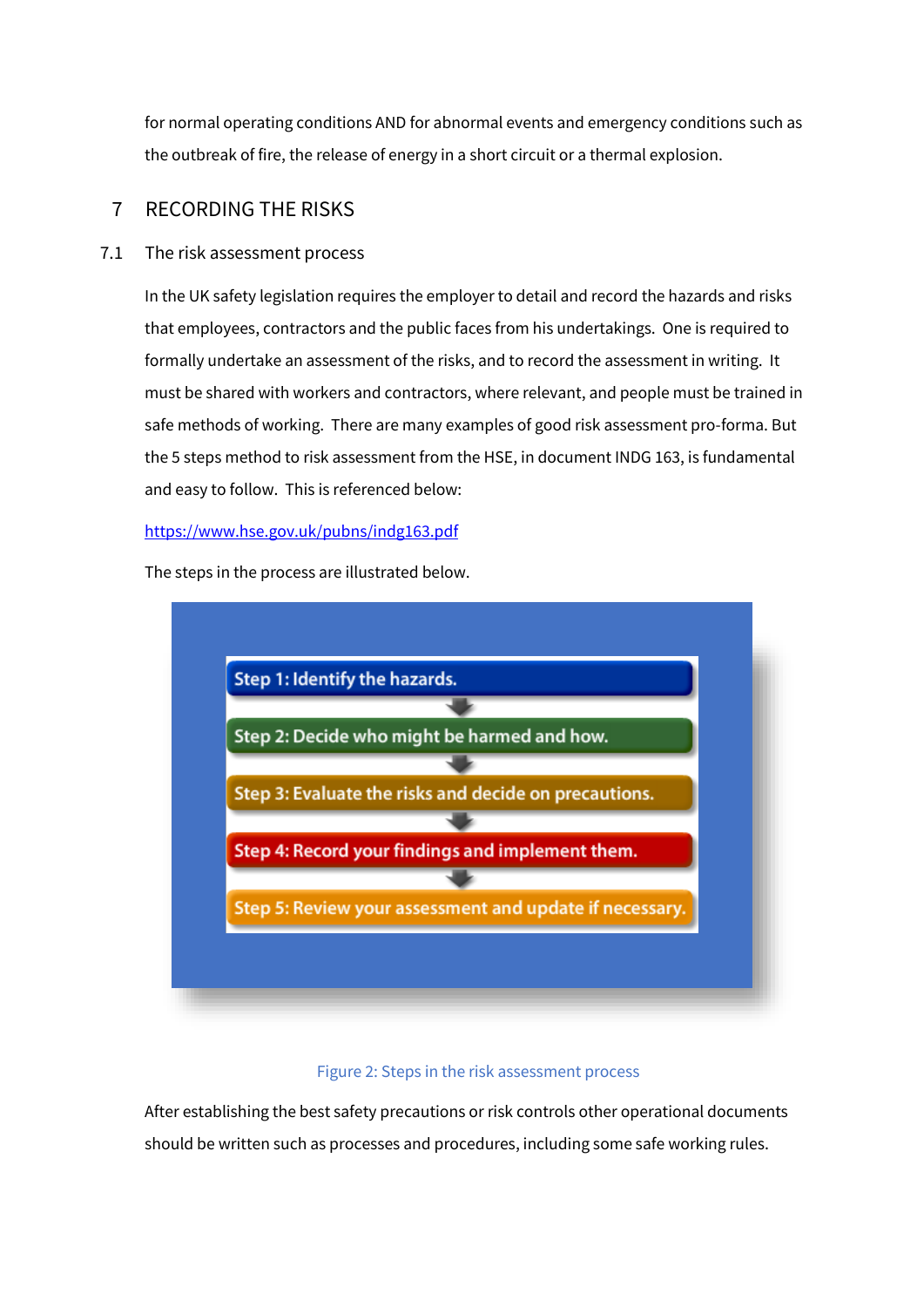Examples of these rules include:

- Be fit for work. Take work seriously, look after yourself and your workmates by working safely and considerately.
- Always receive a briefing. Know what you are going to do today, or for the shift, or the next task.
- Report any incidents to your supervisor or manager. There may be something amiss with the process or the safe methods of working which were identified in the risk assessment and everyone would benefit from learning about what you have seen.
- Stop work if anything changes. Be alert and conscious of working conditions and if there are any aspects that change, which could impact on your safety or the safety of others. Know the emergency drills and what to do, where to go and how to get there if there is an incident.
- Be safe, and wear the right type of personal protective equipment (PPE) for the job.

## 8 WORK PLANNING AND WORKPLACE DESIGN

Plan and arrange the workplace and the workstations carefully with a view to safety in the event of a serious incident. Appoint and train first-aiders and fire marshals.

#### 8.1 Planning operations

Plan and arrange the workplace and the workstations or workshops carefully with a view to safety in the event of a serious incident.



Figure 3: Management planning models and the OODA loop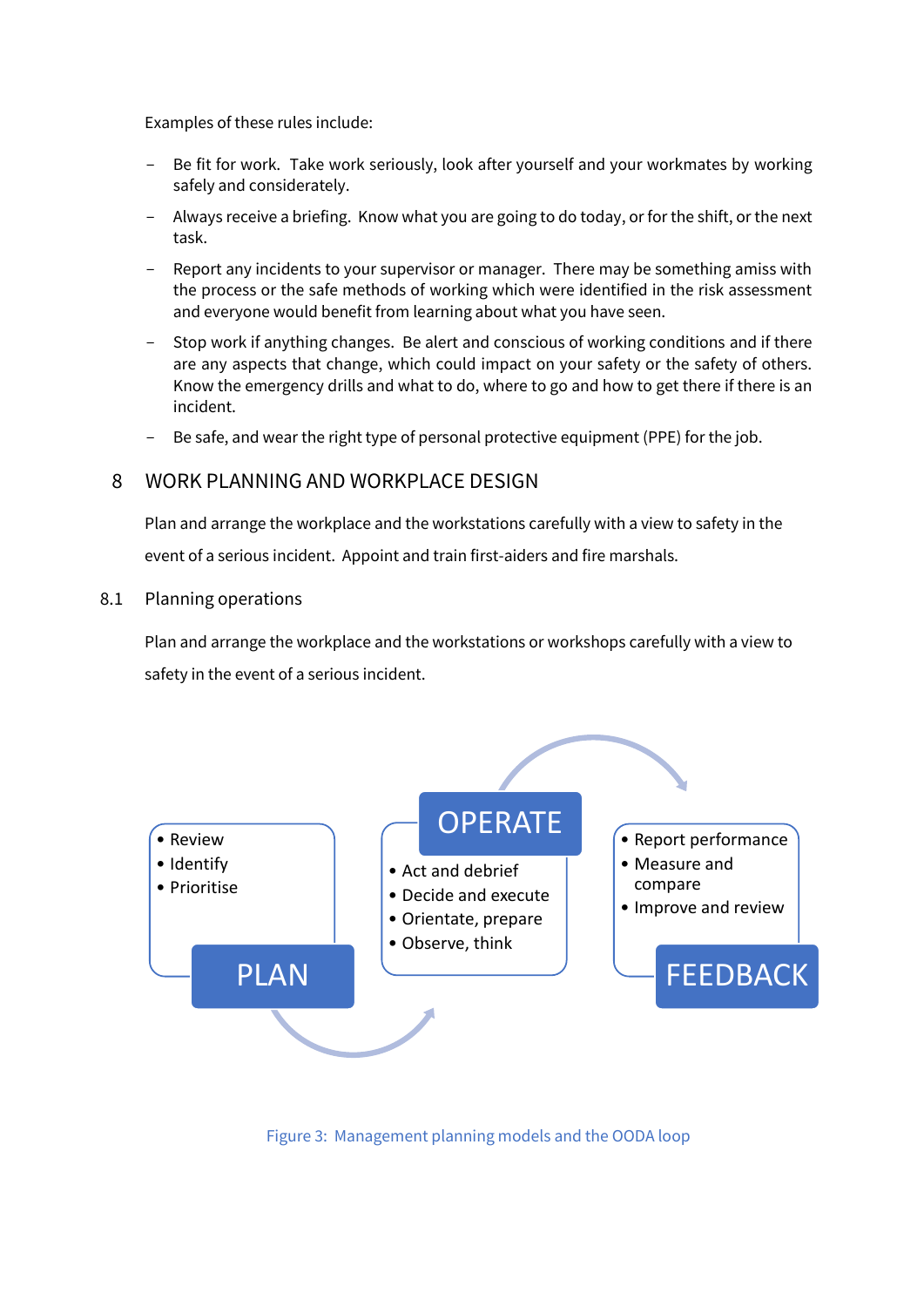### 8.2 Plan operations

Consider throughput:

- The number of units to be processed
- The number of operatives to be recruited and trained
- Time they will be required to work for
- Levels of competency and experience required etc.
- 8.3 Design the workplace

Particularly with respect to the tasks to be undertaken:

- And the complementary hazards
- Avoid changes of level, lifting, carrying, putting down etc.
- Design the workstations for safety in the event of fire and explosions
- Have workstations separated and segregated from each other and arranged in order that one incident or event is not going to communicate to an adjacent work cell etc.
- Place similar work hazards and risks together, keep opposite and non-complementary hazards and risks well apart!
- Integrate a design which separates people from hazards and allows 'an event' to vent freely, allowing people to escape unharmed and not affected by the incident immediately.
- Adopt an 'egg-box' design for workstations: Separation + Segregation = Safety
- 8.4 Implement the design(s)
	- Both with physical layouts and work areas with job and process design and conceptual design. Discuss the requirements with operatives, and train them to undertake the operations safely.
- 8.5 Trial the physical facilities and the processes
	- Operate the facilities on a trial basis at 'slow-speed' to see how all the elements fit together and how the workflow processes perform.
- 8.6 Review how the activities work
	- Do all the process work safely? Have there been any incidents and unforeseen hazards, pinch-points in the process or potential difficulties in terms of undertaking the tasks safely?
	- Is the design, procurement and provision of PPE correct?
	- Does it limit dexterity?
- 8.7 Process modification
	- Modify any difficulties found in the review to smooth out processes.
	- Close-out the actions.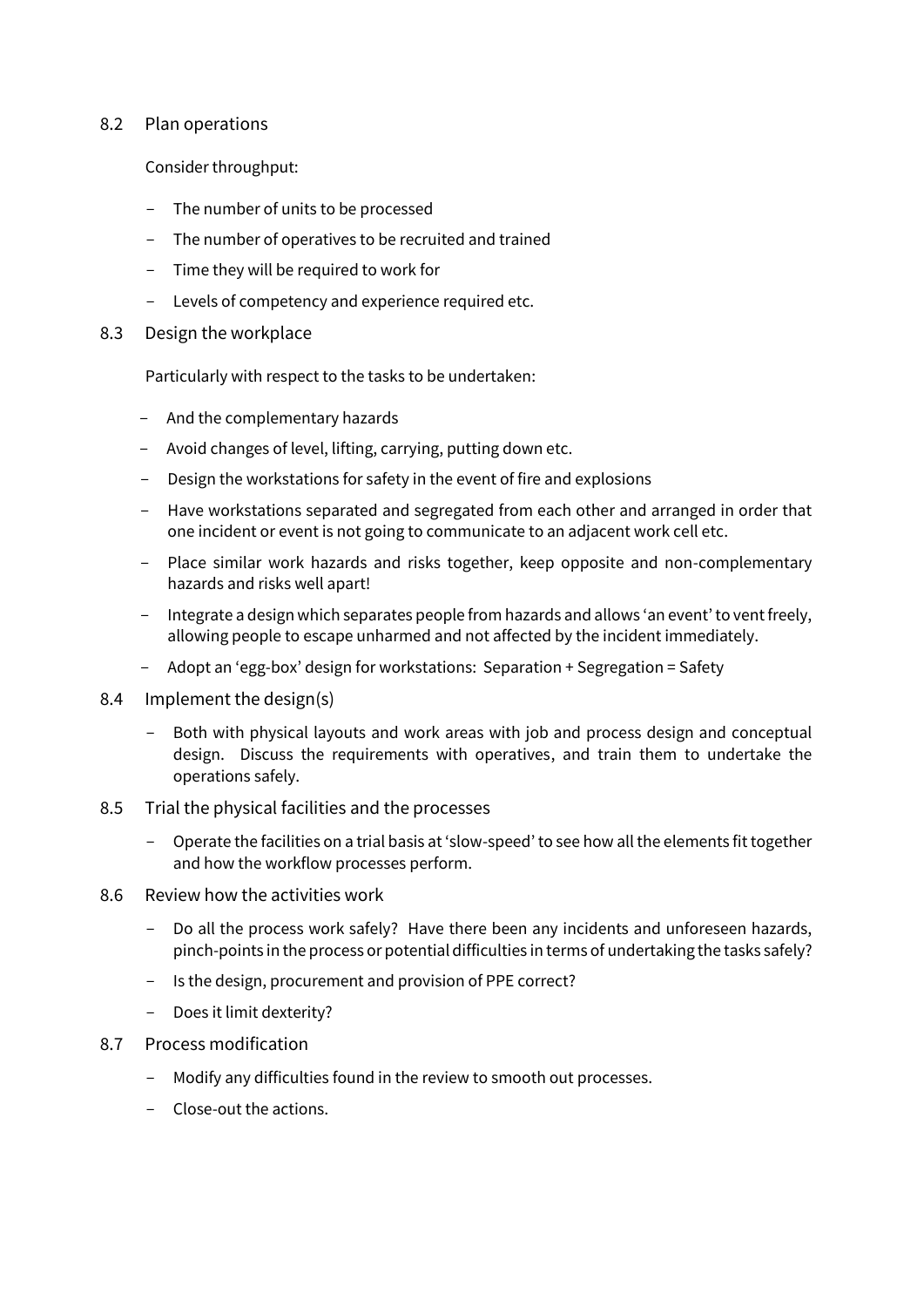## 9 RECOMMENDATIONS

The following recommendations should be followed:

- − Design should NEVER compromise safety.
- − People must be competent in undertaking their work in terms of KATE, knowledge, approach, training and experience.
- − Engineers and technicians working on electrical systems should be 'Appointed Persons' and hold a relevant tested and certificated professional skill or experience as an authorised person.
- Batteries should be stored and disposed of in accordance with the manufacturer's instructions.
- − Where possible a battery should be returned to the manufacturer or supplier for disposal.
- − Before handling, ALWAYS visually inspect a battery for physical damage, especially any signs of impact, fire damage or overheating or cracking of the outer casing. If a battery appears to be damaged, segregate it from stock and inform the supervisor for a decision on future remote handling and processing.
- − Where 'processing' is undertaken, in that a battery is removed from a device, appliance or a vehicle, this should be undertaken in a clean, well-lit and tidy area with a minimum inventory of combustible materials. The number of people involved in any dismantling or dis-assembly operation MUST be minimised.
- − Pay attention to planning the work and the workplace ergonomics. Do not dismantle vehicles for example in the centre of a building or work area but in a secluded part of the structure where, if a fire breaks-out, the damage may be contained or limited. The workplace design MUST allow people to literally step-back from the work in the event of an incident and must allow them to retreat to a place of safety. A means of escape should NEVER be 'on the opposite side' to the work undertaken and the person cannot run-around a vehicle or workbench to reach a place of safety. The ergonomics of the design should NEVER mean that a person must walk past an object on fire to reach a place of safety.
- − If a fire is expected to break-out all staff must be trained in the safe use of fire extinguishers. Appropriate fire extinguishers should be to hand, or the dis-assembly work undertaken in a bay with substantial walls and an overhead fire sprinkler or water drench system.
- − Batteries should be separated from other materials and stored in a non-combustible, well ventilated structure with enough clearance between walls and battery stacks to prevent sympathetic communication of fires or explosions.
- − If possible, lithium batteries should be stored outside the premises.
- − Do not place batteries near heating equipment, nor expose to direct sunlight.
- − Tape terminals or provide plastic covers for lithium batteries to prevent short circuits between terminals of a positive terminal and earth.
- − Ensure waste batteries are regularly removed from premises to avoid significant accumulations.
- − Protect batteries against being damaged, crushed or punctured.
- − Do not store batteries on fire escape routes or near offices, mess rooms or welfare facilities.